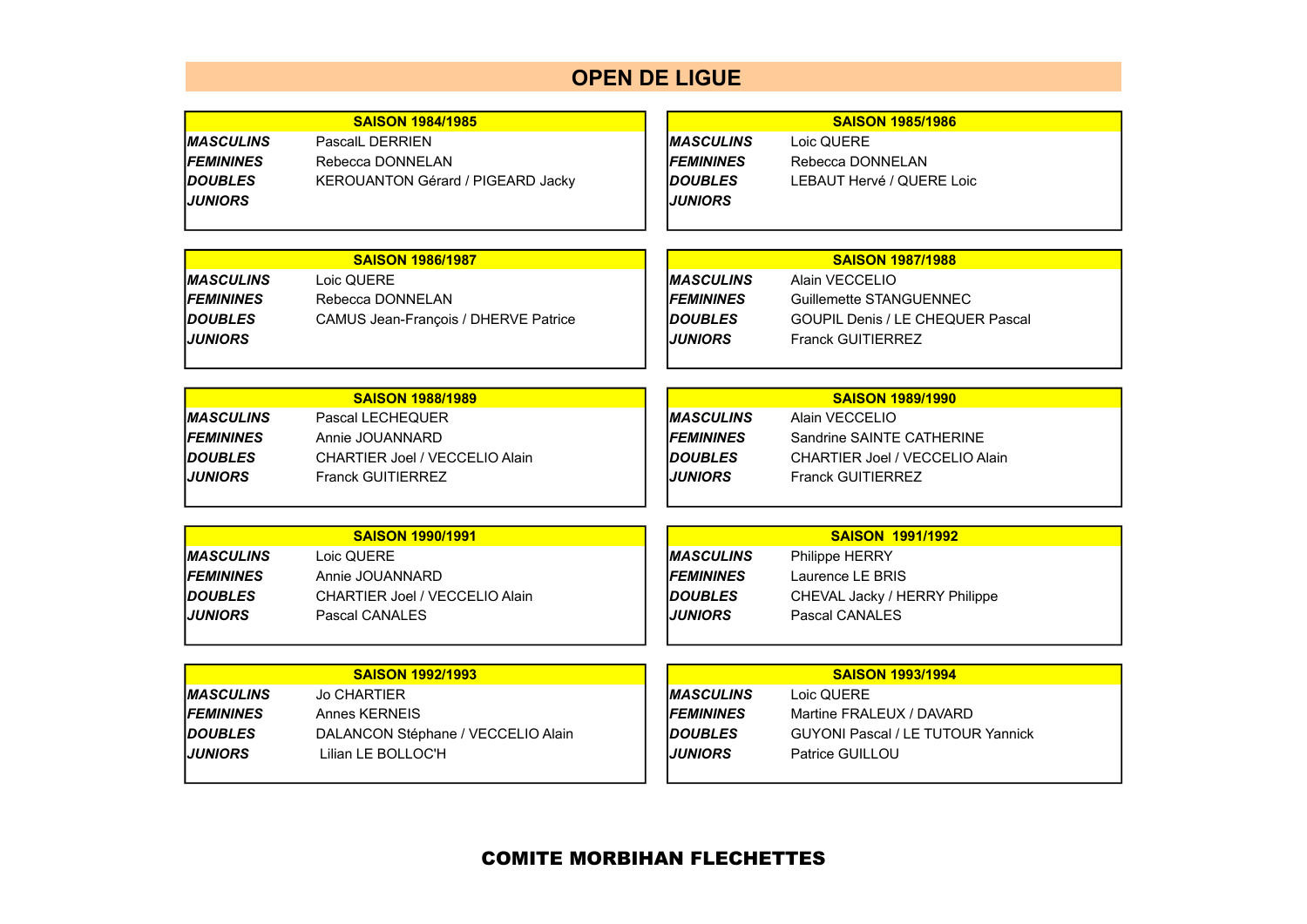|                         | <b>SAISON 1994/1995</b>                |                  | <b>SAISON 1995/1996</b>                |
|-------------------------|----------------------------------------|------------------|----------------------------------------|
| <b>IMASCULINS</b>       | Serge FARRANDO                         | <b>MASCULINS</b> | Serge LEVILLAIN                        |
| <b>FEMININES</b>        | Annes KERNEIS                          | <b>FEMININES</b> | Annes KERNEIS                          |
| <b>IDOUBLES</b>         | LEVILLAIN Serge / VECCELIO Alain       | <b>DOUBLES</b>   | DUBAR Frédéric / FONTAINE Pascal       |
| <b>JUNIORS</b>          | <b>Cyril MERCIER</b>                   | <b>JUNIORS</b>   | Erwan GUYOT                            |
|                         |                                        |                  |                                        |
|                         |                                        |                  |                                        |
|                         | <b>SAISON 1996/1997</b>                |                  | <b>SAISON 1997/1998</b>                |
| <b>IMASCULINS</b>       | <b>Chrystian LEBORGNE</b>              | <b>MASCULINS</b> | <b>Chrystian LEBORGNE</b>              |
| <b>IFEMININES</b>       | Annes KERNEIS                          | <b>FEMININES</b> | Delphine LEDEIST                       |
| <b>IDOUBLES</b>         | LEBORGNE Chrystian / SOLLIER Dominique | <b>DOUBLES</b>   | LEBORGNE Chrystian / SOLLIER Dominique |
| <b>JUNIORS</b>          | Alan MAITRALAN                         | <b>JUNIORS</b>   | <b>Cyril MERCIER</b>                   |
|                         |                                        |                  |                                        |
|                         | <b>SAISON 1998/1999</b>                |                  | <b>SAISON 1999/2000</b>                |
| <i><b>MASCULINS</b></i> | Chrystian LEBORGNE                     | <b>MASCULINS</b> | André KASSIS                           |
| <b>FEMININES</b>        | Anita CHAUSSON / LOUER                 | <b>FEMININES</b> | Valère GAUDION                         |
| <b>IDOUBLES</b>         | <b>FALHUN Christian / KASSIS André</b> | <b>DOUBLES</b>   | <b>DUPUIS Gilles / QUERE Loic</b>      |
| <b>JUNIORS</b>          | <b>Cyril MERCIER</b>                   | <b>JUNIORS</b>   | Anthony COUREUR                        |
|                         |                                        |                  |                                        |
|                         |                                        |                  |                                        |
|                         | <b>SAISON 2000/2001</b>                |                  | <b>SAISON 2001/2002</b>                |
| <b>IMASCULINS</b>       | Loic QUERE                             | <b>MASCULINS</b> | Chrystian LEBORGNE                     |
| <b>FEMININES</b>        | Valère GAUDION                         | <b>FEMININES</b> | Valère GAUDION                         |
| <b>IDOUBLES</b>         | <b>DUPUIS Gilles / QUERE Loic</b>      | <b>DOUBLES</b>   | CORNEC Gwen / KASSIS André             |
| <b>JUNIORS</b>          | Sébastien SOVAGE                       | <b>JUNIORS</b>   | Julien PEDRONO                         |
|                         |                                        |                  |                                        |
|                         | <b>SAISON 2002/2003</b>                |                  | <b>SAISON 2003/2004</b>                |
| <b>IMASCULINS</b>       | <b>Guy LEDUFF</b>                      | <b>MASCULINS</b> | <b>Eric HERVE</b>                      |
| <b>IFEMININES</b>       | Valère GAUDION                         | <b>FEMININES</b> | Valère GAUDION                         |
| <b>DOUBLES</b>          | ALLANIC Jean-Yves / LE MOING Gwénael   | <b>DOUBLES</b>   | <b>HENNAFF Michel / HOISAY Marc</b>    |
| <b>JUNIORS</b>          | Julien PEDRONO                         | <b>JUNIORS</b>   | Damien Sovage                          |
|                         |                                        |                  |                                        |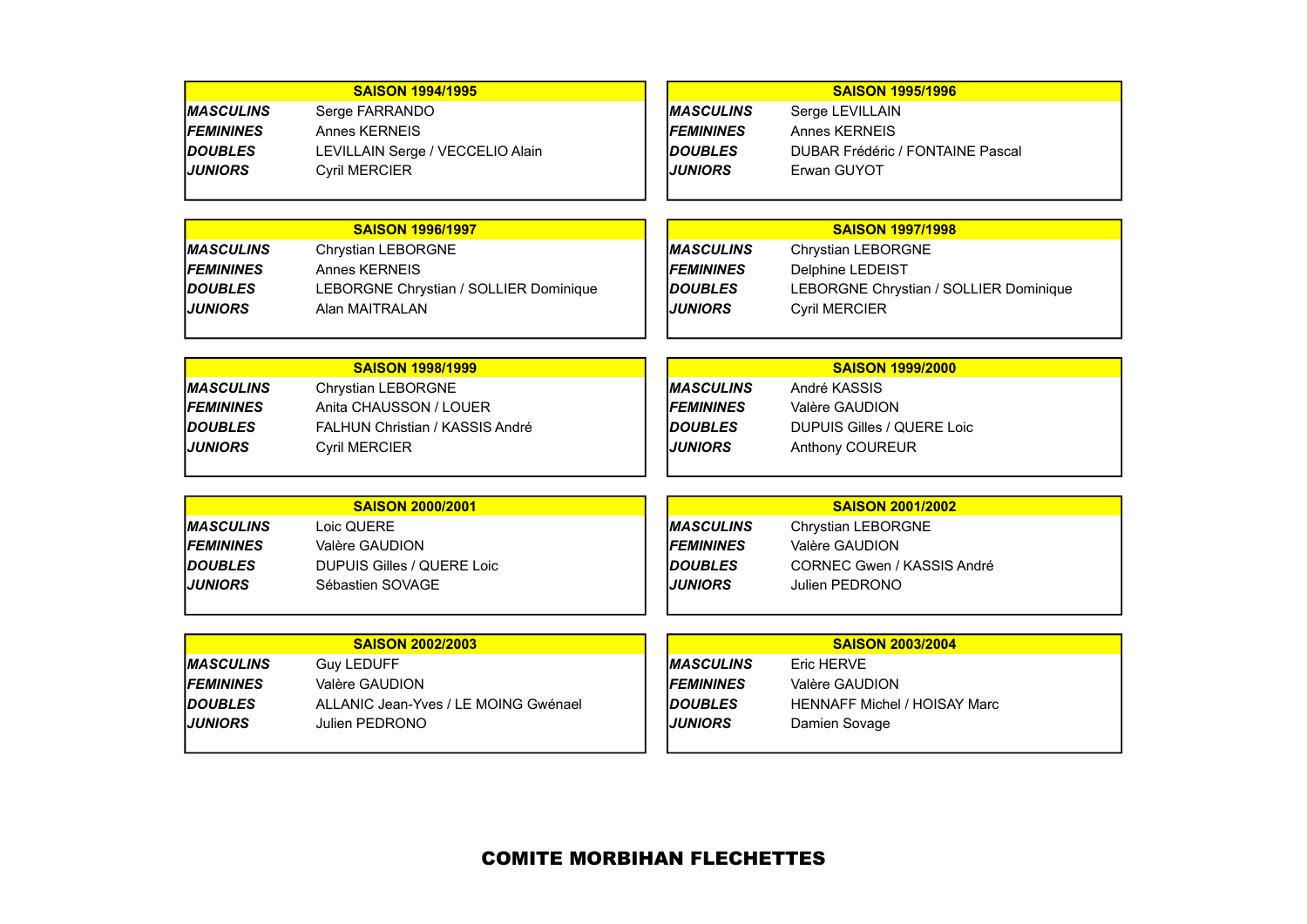|                         | <b>SAISON 2004/2005</b>               |                   | <b>SAISON 2005/2006</b>                   |
|-------------------------|---------------------------------------|-------------------|-------------------------------------------|
| <i><b>MASCULINS</b></i> | Pascal FONTAINE                       | <b>MASCULINS</b>  | Anthony GEAY                              |
| <b>IFEMININES</b>       | Valérie LE BUHAN                      | <b>FEMININES</b>  | Valérie LE BUHAN                          |
| <b>DOUBLES</b>          | CATHERINE Anthony / LE NOC Sébastien  | <b>DOUBLES</b>    | CATHERINE Anthony / LE NOC Sébastien      |
| <b>JUNIORS</b>          | Damien SOVAGE                         | <b>JUNIORS</b>    | <b>Thibault TRICOLE</b>                   |
|                         |                                       |                   |                                           |
|                         |                                       |                   |                                           |
|                         | <b>SAISON 2006/2007</b>               |                   | <b>SAISON 2007/2008</b>                   |
| <b>MASCULINS</b>        | Anthony CATHERINE                     | <b>MASCULINS</b>  | <b>Thibault TRICOLE</b>                   |
| <b>FEMININES</b>        | Valère GAUDION                        | <b>FEMININES</b>  | Josette KERDRAON                          |
| <b>DOUBLES</b>          | CATHERINE Anthony / STEPHANT François | <b>DOUBLES</b>    | MURY Tony / PEDRAU Davy                   |
| <b>JUNIORS</b>          | <b>Thibault TRICOLE</b>               | <b>JUNIORS</b>    | <b>Steven BURNAY</b>                      |
|                         |                                       |                   |                                           |
|                         |                                       |                   |                                           |
|                         | <b>SAISON 2008/2009</b>               |                   | <b>SAISON 2009/2010</b>                   |
| <b>MASCULINS</b>        | Pierre LE CORRE                       | <b>MASCULINS</b>  | Eric HERVE                                |
| <b>FEMININES</b>        | (2ème) Marie-Noëlle LE VISAGE         | <b>FEMININES</b>  | Nelly LE MOULLEC                          |
| <b>DOUBLES</b>          | MIETTON Patrick / TRICOLE Thibault    | <b>DOUBLES</b>    | <b>MIETTON Patrick / TRICOLE Thibault</b> |
| <b>JUNIORS</b>          | DAVID Bryan                           | <b>JUNIORS</b>    | DAVID Bryan                               |
|                         |                                       |                   |                                           |
|                         | SAISON 2010/2011 - Rosporden          |                   | SAISON 2010/2011 - Saint-Brieuc           |
| <b>IMASCULINS</b>       | Alan LE MAGUER                        | <b>MASCULINS</b>  | Eric HERVE                                |
| <b>FEMININES</b>        | Josette KERDRAON                      | <b>FEMININES</b>  | Carole MONPOUX                            |
| <b>DOUBLES</b>          | LE MAGUER Alan / ROUZAUT Benoît       | <b>DOUBLES</b>    | LE CORRE Pierre / VALENTE Yann            |
| <b>JUNIORS</b>          | Carmine Junior FRASCA                 | <b>JUNIORS</b>    | Andy DAVID                                |
|                         |                                       |                   |                                           |
|                         |                                       |                   |                                           |
|                         | SAISON 2011/2012 - Bieuzy-Lanvaux     |                   | SAISON 2011/2012 - Rosporden              |
| IMASCULINS              | Erwan APPERRY                         | <b>IMASCULINS</b> | <b>Thibault TRICOLE</b>                   |
| <b>FEMININES</b>        | Elsa SCOUARNEC                        | <b>FEMININES</b>  | <b>Josette KERDRAON</b>                   |
| <b>DOUBLES</b>          | LE MAGUER Alan / ROUZAUT Benoît       | <b>DOUBLES</b>    | Aurélien GEFFROY / Ludovic LE MAT         |
| <b>JUNIORS</b>          | Bryan DAVID                           | <b>JUNIORS</b>    | Carmine Junior FRASCA                     |
|                         |                                       |                   |                                           |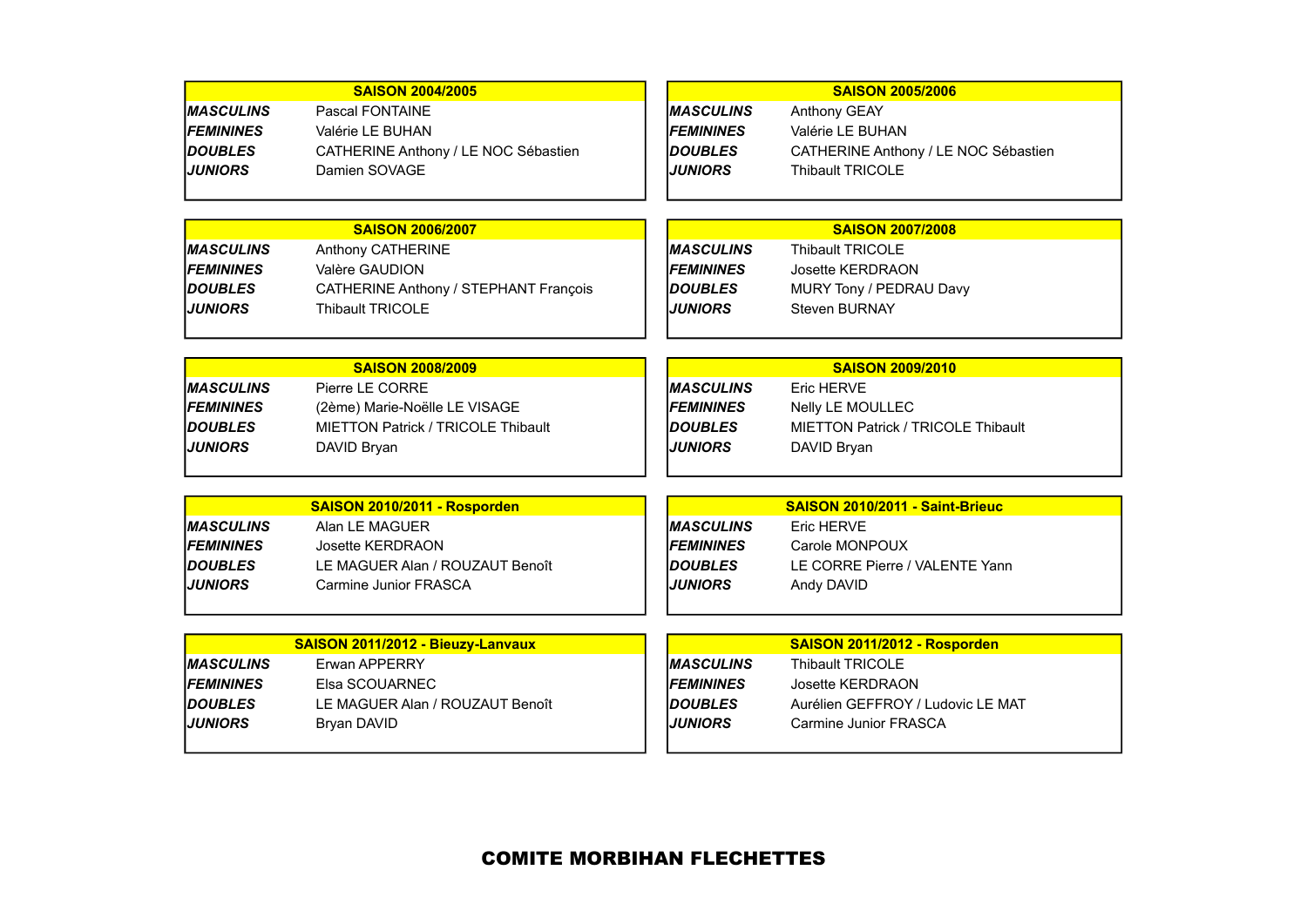|                   | SAISON 2012/2013 - Saint-Brieuc                 |                    | SAISON 2013/2014 - Tonquédec                  |
|-------------------|-------------------------------------------------|--------------------|-----------------------------------------------|
| <b>IMASCULINS</b> | Sébastien SOVAGE                                | <b>MASCULINS</b>   | <b>Gino GUESDON</b>                           |
| <b>FEMININES</b>  | Carole MONPOUX                                  | <b>FEMININES</b>   | Carole MONPOUX                                |
| <b>IDOUBLES</b>   | François BUKIN / Jérôme LE PATRON               | <b>DOUBLES</b>     | Erwan APPERRY / Alan LE MAGUER                |
| <b>JUNIORS</b>    | Alan GUEGAN                                     | <b>JUNIORS</b>     | <b>Bastien LE MAGUER</b>                      |
|                   |                                                 |                    |                                               |
|                   |                                                 |                    |                                               |
|                   | SAISON 2013/2014 - Pluméliau                    |                    | SAISON 2014/2015 - Pluméliau                  |
| <b>MASCULINS</b>  | <b>Thibault TRICOLE</b>                         | <b>MASCULINS</b>   | <b>Thibault TRICOLE</b>                       |
| <b>IFEMININES</b> | Cécilia COETMEUR                                | <b>FEMININES</b>   | Nelly LE MOULLEC                              |
| <b>DOUBLES</b>    | Franck OLLIER / Thibault TRICOLE                | <b>DOUBLES</b>     | Pascal LE NABAT / Thibault TRICOLE            |
| <b>IJUNIORS</b>   | <b>Bastien LE MAGUER</b>                        | <b>DOUBLES FEM</b> | Christelle DESFORGES / Nelly LE MOULLEC       |
|                   |                                                 | <b>JUNIORS</b>     | <b>MERCIER Maxime</b>                         |
|                   |                                                 |                    |                                               |
|                   | <b>SAISON 2015/2016 -</b>                       |                    | SAISON 2016/2017 - Pleurtuit                  |
| <b>IMASCULINS</b> | <b>GOOGWIND Scot</b>                            | <b>MASCULINS</b>   | MERCIER Cyril (CdA)                           |
| <b>FEMININES</b>  | Cécilia COETMEUR                                | <b>FEMININES</b>   | BLASZCZYNSKY Sandrine((manche)                |
| <b>IDOUBLES</b>   | <b>HERVE Julien / SOVAGE Sebastien</b>          | <b>DOUBLES</b>     | <b>GOODWIN Scot - MERCIER Cyril</b>           |
| <b>JUNIORS</b>    | LE TUTOUR Arthur                                |                    | LE LANNIC Melvin (Mor)                        |
|                   |                                                 |                    |                                               |
|                   |                                                 |                    |                                               |
|                   | <b>SAISON 2017/2018 - Penvenan (22) 4 nov.</b>  |                    | SAISON 2017/2018 - Guipavas (22) 13 janv.2018 |
| <b>MASCULINS</b>  | TRICOLE Thibault (56)                           | <b>MASCULINS</b>   | TRICOLE Thibault (56)                         |
| <b>FEMININES</b>  | <b>BERTHELIN SANDRINE (22)</b>                  | <b>FEMININES</b>   | LE MOULLEC Nelly (56)                         |
| <b>DOUBLES</b>    |                                                 | <b>DOUBLES</b>     | LE LOUET GERARD / MAITRALAIN ALAN (22)        |
| <b>JUNIORS</b>    | LE LANNIC Melvin (56)                           | <b>JUNIORS</b>     | OFFRET Quentin (56)                           |
| <b>VETERANS</b>   | GAAL Olivier (22)                               | <b>VETERANS</b>    | TORCHY Simon (22)                             |
|                   |                                                 |                    |                                               |
|                   | <b>SAISON 2017/2018 -Pleurtuit(22) 14 avril</b> |                    | SAISON 2018/2019 - Bobital(22) 19/01/2019     |
| <b>MASCULINS</b>  | HERVE Julien (56)                               | <b>MASCULINS</b>   | TRICOLE Thibault (56)                         |
| <b>FEMININES</b>  | <b>BERTHELIN SANDRINE (22)</b>                  | <b>FEMININES</b>   | DIBOUES Chantal (Non licenciée)               |
| <b>DOUBLES</b>    | LE LOUET Gérard / MAITRALAIN Alan 22)           | <b>DOUBLES</b>     | MERCIER Cyril - TRICOLE Thibault (22-56)      |
| <b>JUNIORS</b>    | LE LANNIC Melvin (56)                           | <b>JUNIORS</b>     | LE LANNIC Melvin 56)                          |
| <b>VETERANS</b>   | GALLAIS Franck (50)                             | <b>VETERANS</b>    | PRIGENT Didier (29)                           |